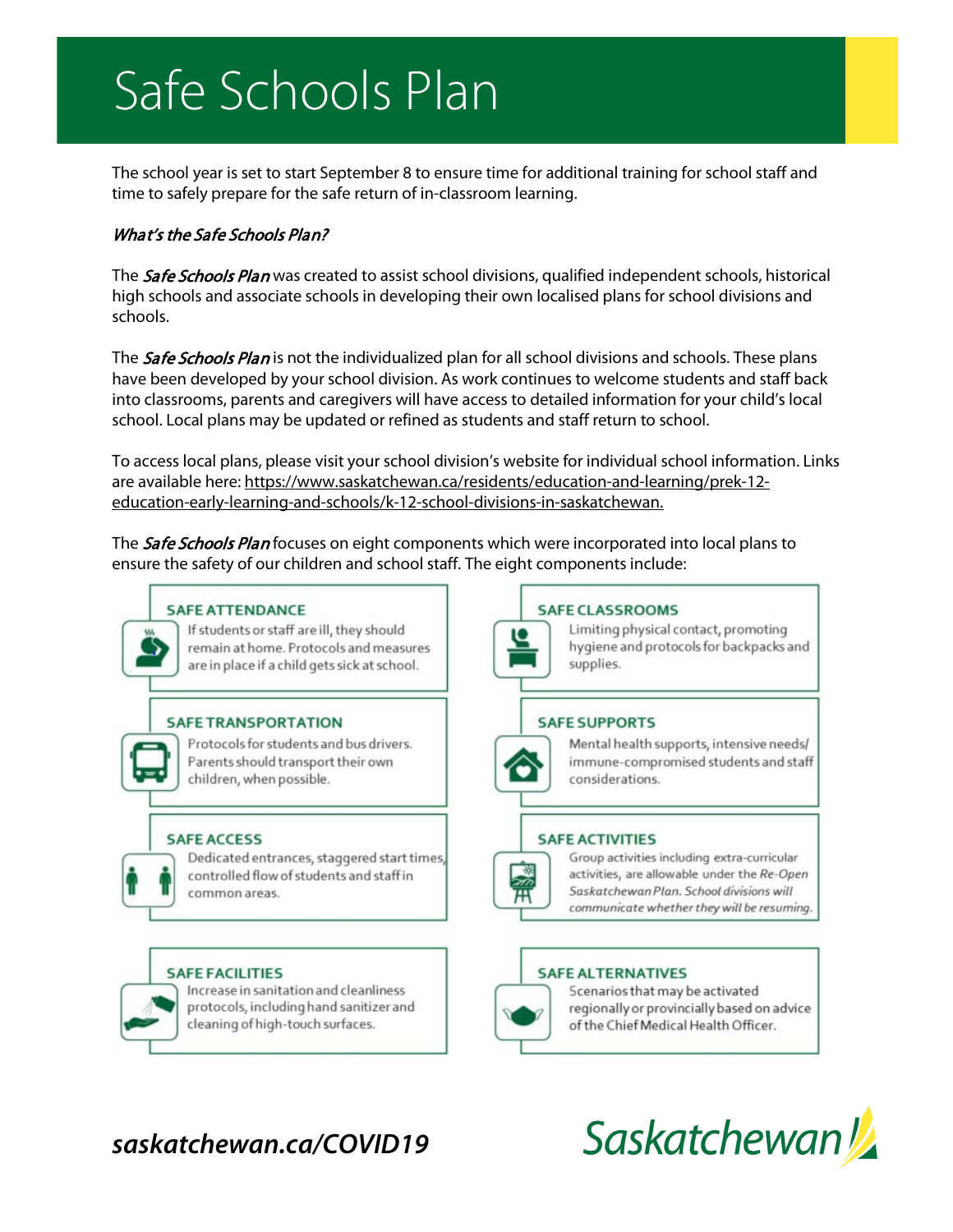### Tips for Parents and Caregivers to Help Prepare Their Children to Return to the Classroom



Review how and when kids should wash their hands



Provide hand sanitizer for times when soap and water aren't available



Demonstrating physical distancing (and giving kids a reference of what 2 metres is)



Practicing putting on, wearing, and removing non-medical masks



Modelling these behaviours for their kids inside and outside of the home.

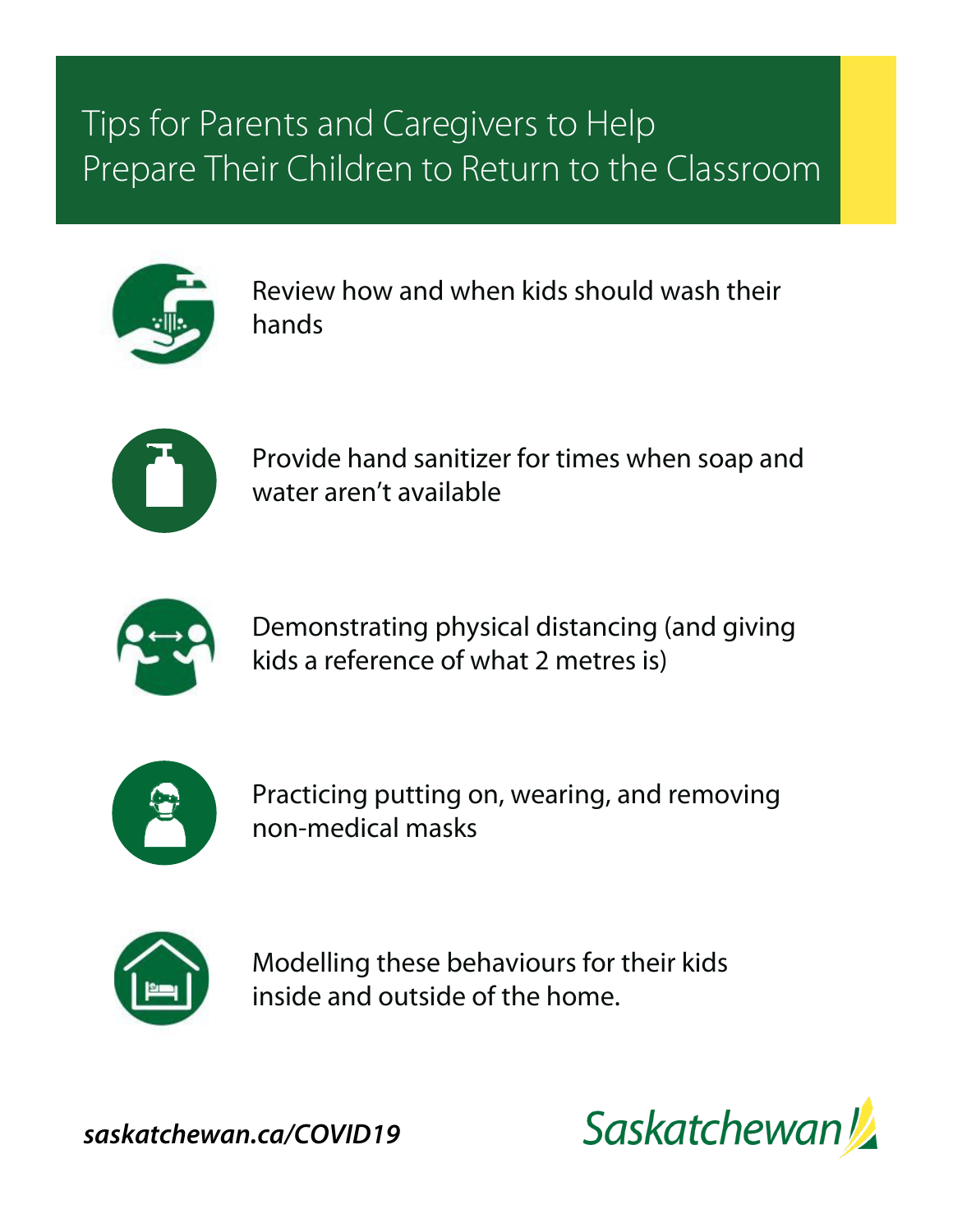# COVID-19: Children and Masks

Wearing a non-medical cloth mask can help reduce the spread of COVID-19, but some children might be scared. Parents and caregivers can help by explaining that a mask can help reduce the spread of germs and by showing children how to properly use a mask.



### **Wash Your Hands!**

Wash with soap and water or use hand sanitizer before putting the mask on, as well as before and after removing the mask.



### **Use the Loops!**

Use the ear loops or ties to put on and remove the mask. Don't touch the front of the mask.



### **Cover Your Nose and Chin!**

The mask should cover your nose and chin. Do not take it off to talk to someone.



### **Wash Your Mask!**

Non-medical cloth masks should be washed after every use. A new mask should be used if the mask becomes soiled or wet.

Masks should not be worn by children under the age of 2 or those who cannot remove a mask without help. For these children, emphasize the importance of frequent handwashing and proper coughing or sneezing etiquette.

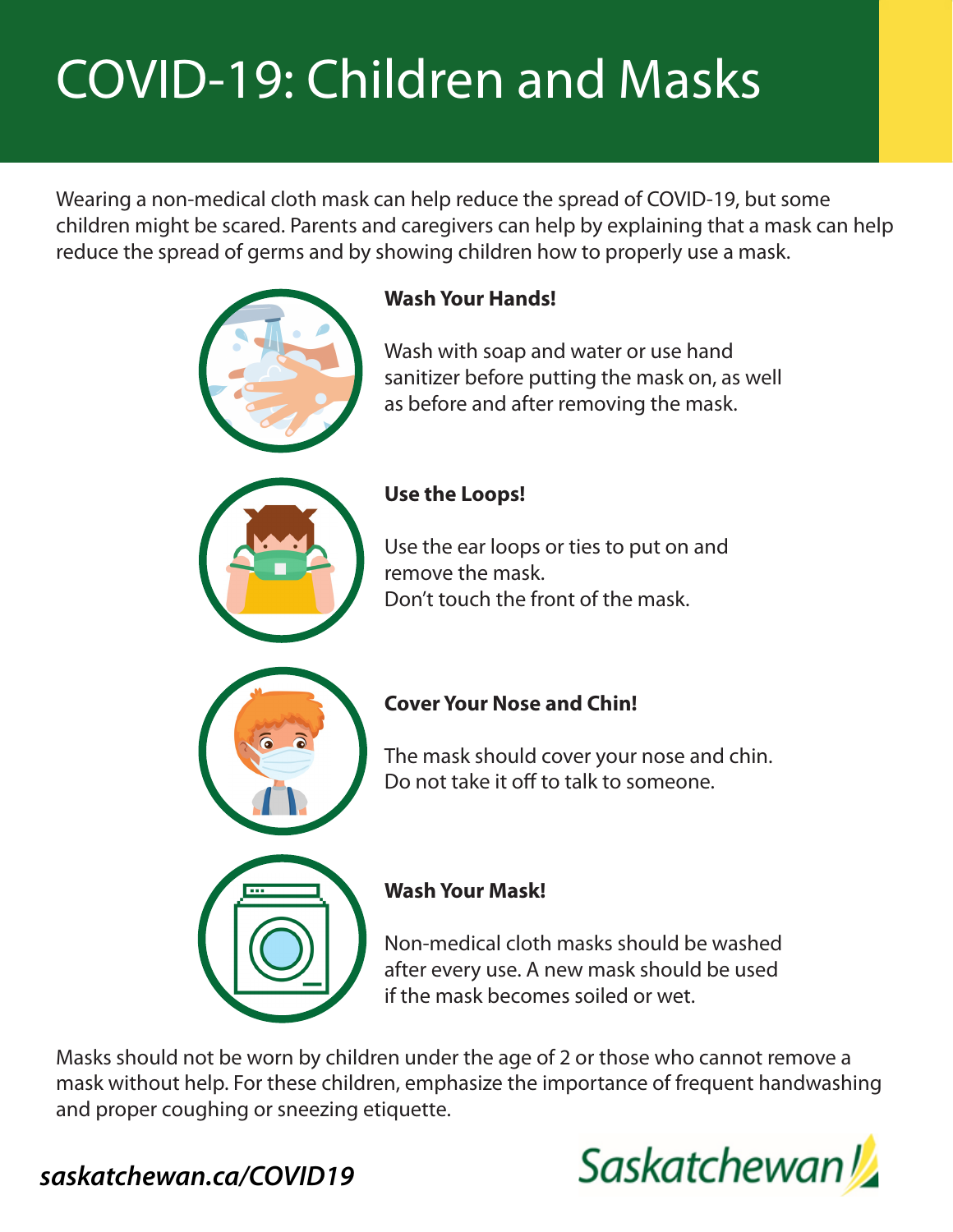## Information for Parents: COVID-19 Testing Options and Processes

### *August 2020*

### **Universal Testing**

COVID-19 testing is now available to anyone who requests it, regardless of whether they have symptoms or not. A referral for testing can be made by contacting HealthLine 811 or your family physician.

### **Priority Testing**

Teachers and school staff now have priority access to testing, before and during the school year. Teachers and school staff wishing to be tested in advance of the start of the school year are encouraged to call 811 for a referral for testing as soon as possible.

### **Drive-Through Testing Sites**

Drive-through testing sites will be opening soon in Saskatoon and Regina. These sites will be available to anyone in the province. Individuals wishing to use these sites will not require a referral, only a valid health card. The location and opening dates of these sites will be announced in the coming days.

### **School Immunizations**

Work is underway to align voluntary COVID-19 testing with routine school immunizations for students in grade six and grade eight. Information on the expansion of the school immunization program will be provided to parents and caregivers once details are finalized.

### **Testing in Schools**

Throughout the school year, voluntary testing will be made available with parental consent.

Parents and caregivers will be notified at least one week prior to scheduled voluntary testing in their area. Consent forms will be sent to parents and caregivers at that time.

Areas where voluntary testing will be made available will be based on a number of criteria including; communities that have a higher student population and communities experiencing a surge in infection rates. Schools in these types of communities would be prioritized for testing.

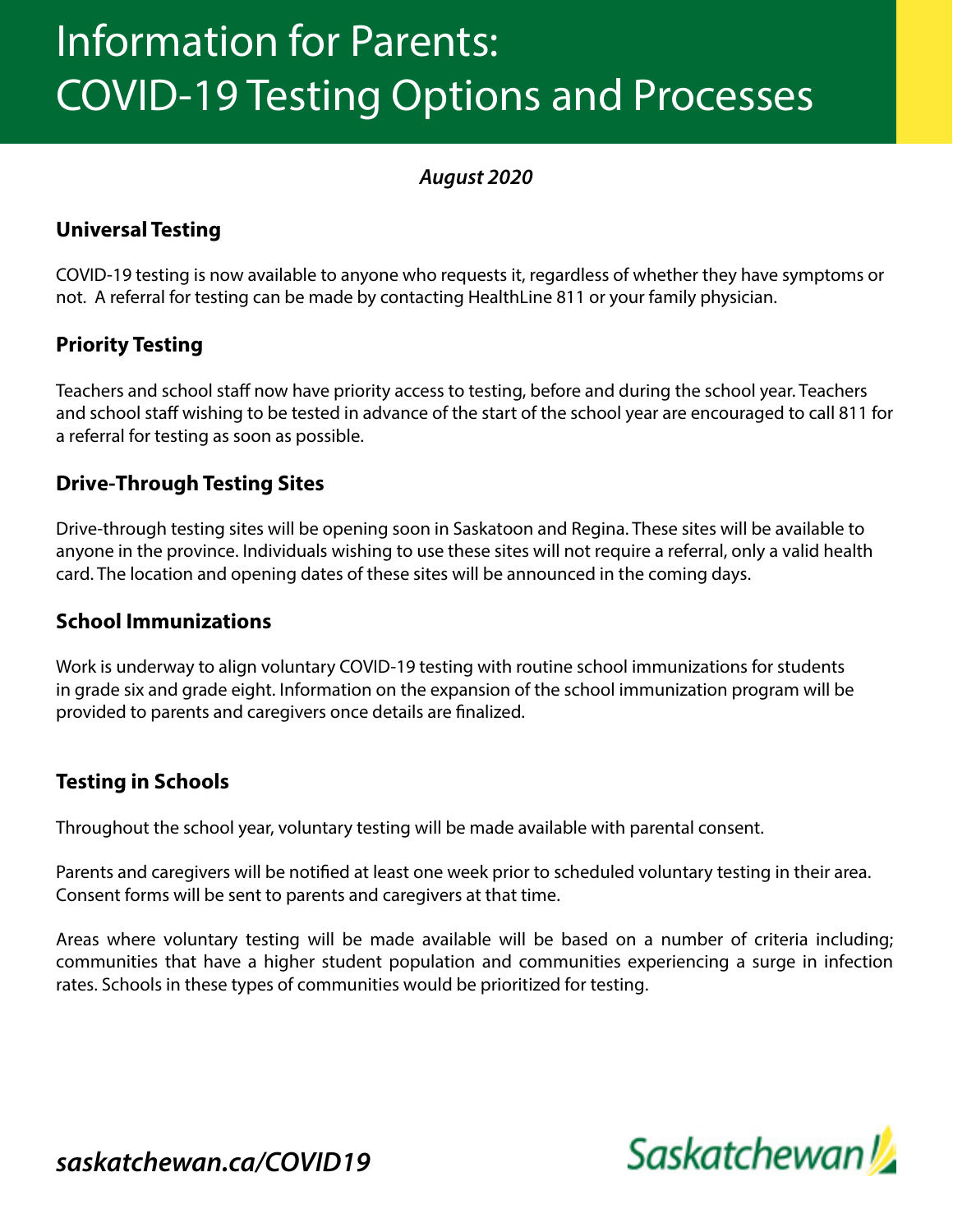# Information for Parents: COVID-19 Notification and Illness in School

### *August 2020*

**Students should never go to school if they are sick or if anyone living in the home has tested positive for COVID-19.** Everyone in the home must self-isolate for 14 days from the date of last exposure if anyone tests positive.

Parents will be advised if a COVID-19 related risk is identified to the health and safety of students, staff or the local school community. Timely updates will be provided to parents and teachers about any new developments.

### **If a student, teacher or staff member displays COVID-19 symptoms while at school:**

• They will be asked to wear a non-medical mask and self-isolate in a separate room until they are able to go home. A parent/guardian will be notified that their child is ill.

• A COVID-19 test is recommended. Call HealthLine 811 or your family doctor to arrange testing. If you are located in Regina or Saskatoon, consider visiting a drive-through testing site, where no appointment is required.

• Public health will provide further guidance about when it's possible to return to school.

• All school areas used by the individual will be identified and immediately cleaned and disinfected.

### **If a positive test result is received by a student or teacher:**

• If a child, teacher or staff members tests positive for COVID-19, public health will provide assistance and begin the contact tracing process immediately. This process is followed in all identified COVID-19 positive cases and provides guidance on monitoring and isolation to all close contacts. Anyone living in the same home would be considered a close contact. The investigation will identify anyone else who may have been a close contact.

• Teachers, staff and parents/caregivers of students who are considered to be close contacts of a person with COVID-19 will be contacted directly by public health via the contact tracing process.

• All teachers, staff and parents/caregivers of students in the same classroom (cohort) of a person with COVID-19 will be contacted directly by public health and by their school via email. This notification will occur separate from the contact tracing process.

• Those teachers, staff and parents/caregivers of students in the same cohort who are considered to be non-close contacts will be advised to self-monitor for symptoms and be offered priority testing options.

• Public Health will then advise on further actions that may be required, and it is important to note this could vary based on the circumstances of the positively identified case. A positive case in the cohort (classroom) may not present a high risk to the entire cohort.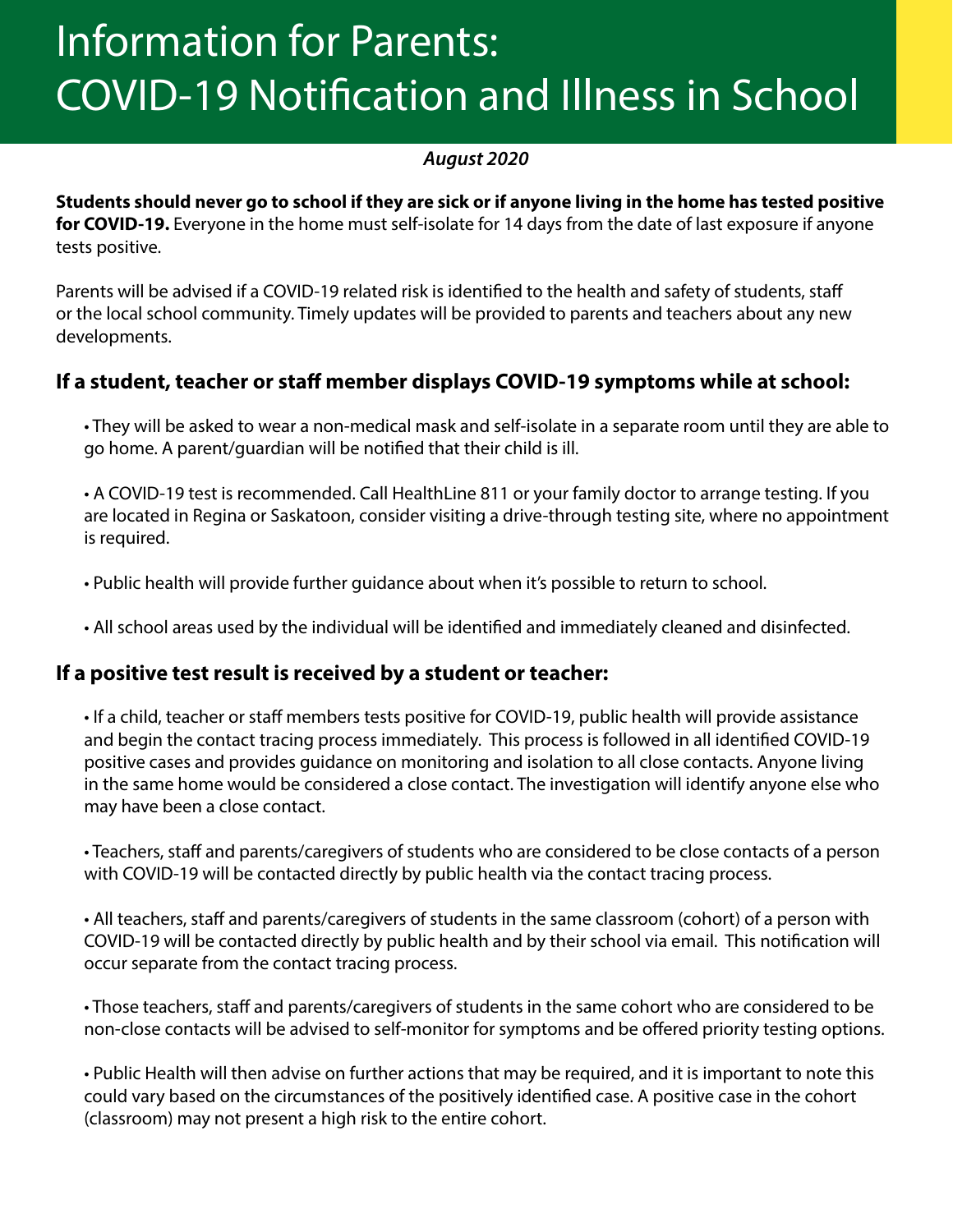• Further steps could include requirements for the cohort (classroom) to self-isolate at home and public health will advise in each situation.

• Those teachers, staff and parents/caregivers of students in the school population, outside of the same cohort, can also seek public health advice regarding self-monitoring for symptoms, transmission risk and access to priority testing options at any time.

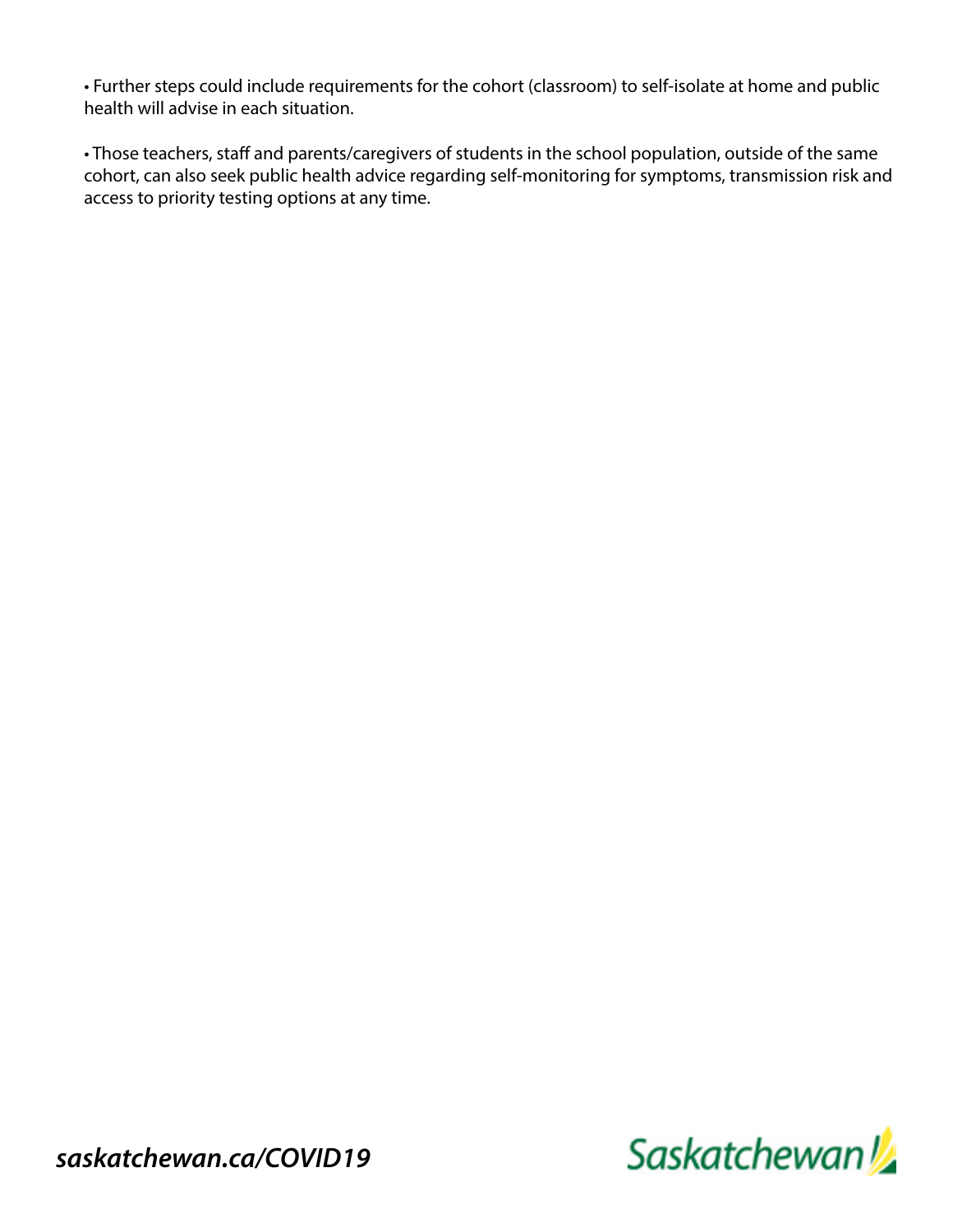### Information for Parents and Schools: Thresholds for Changes to In-Classroom Learning

### *August 2020*

The following case definitions will be used by Saskatchewan public health officials when assessing COVID-19 cases in school settings starting in the fall of 2020. It is a cautious approach as we enter a school year during a pandemic – circumstances that are new to every jurisdiction.

This approach will be assessed throughout the school year based on transmission trends and risk, and health system and education system capacity. Public health surveillance will guide this policy to ensure that Saskatchewan balances the need for school-setting based education while mitigating COVID-19 transmission for students, their families, teachers and staff as real time information becomes available.

### **Single Positive COVID-19 Result**

• If a student or teacher receives a positive COVID-19 test result, public health immediately begins their contact investigation. Notification processes will proceed as outlined in "Information for Parents: COVID-19 Notification and Illness in School."

### **Outbreak Declaration**

- If two individuals within a school test positive for COVID-19, an outbreak is declared for that school.
- The declaration of an outbreak does not automatically result in school closure. Like outbreaks in acute care, long-term care, or business settings, an outbreak declaration may be triggered by a low number of cases but is used by public health to mobilize and coordinate a response to the infection.
- With the declaration of an outbreak, all parents of that school will receive notification and the declaration will be posted to Saskatchewan.ca.

### **Threshold for Changes to In-Classroom Delivery**

- If the contact investigation determines there have been close contacts in the classroom setting, parents of children in that classroom will be notified.
- If there is a second positive case confirmed in that classroom, the class will receive alternate instruction (non-classroom) arrangements for 14 days and public health will guide the school on specific actions to ensure the classroom setting is safe for return.

### **Threshold for Changes to School-Wide Delivery**

- Schools or a section of schools will receive alternate instruction (non-classroom) arrangements when:
	- o There are two or more positive COVID-19 cases in more than one classroom, and there are regularly shared common areas and amenities (entrances, washrooms, buses); and
	- o Public health cannot establish transmission links between those cases through the contact tracing investigation.